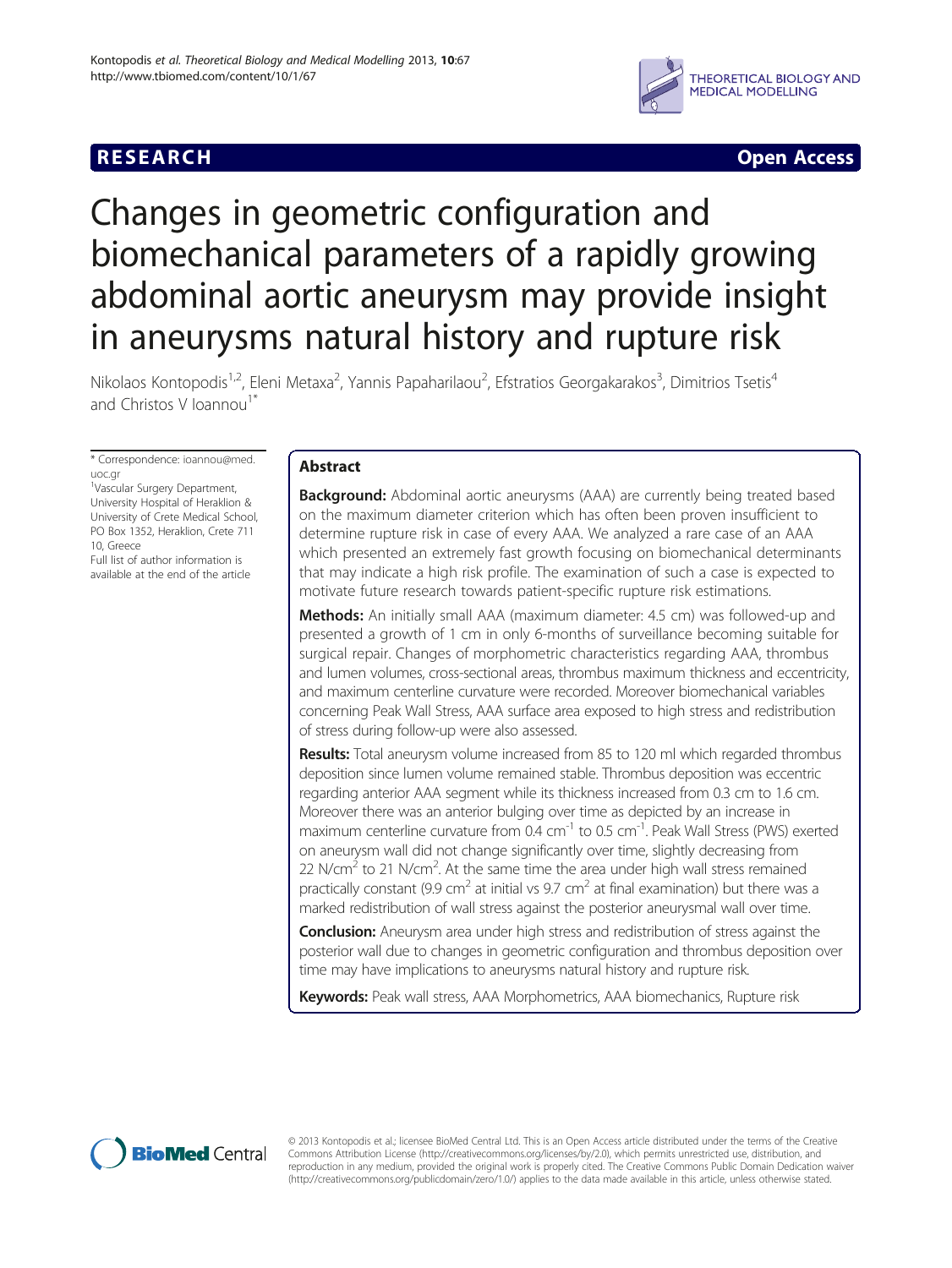#### Background

Abdominal aortic aneurysm (AAA) is a major health problem, becoming more common with ageing of the population and aneurysmal disease is the 13th leading cause of death in Western societies [\[1](#page-7-0)]. The most catastrophic complication of this condition is rupture, which in the past occurred in up to a third of patients left untreated with an overall mortality of 80% [\[2](#page-7-0)]. To prevent this devastating outcome, elective AAA repair has been performed successfully for several decades and is currently associated with mortality rates < 3% [\[3](#page-7-0)]. According to current guidelines, large aneurysm size as represented by a maximum diameter  $\geq$  5.5 cm and rapid growth rate  $\geq$  1 cm/year foretells a high risk of rupture and therefore sets the indication for surgical intervention. On the other hand small aneurysms should be followed with ultrasound or computed tomography (CT) to detect expansion [\[3,4](#page-7-0)]. Nevertheless it is well established that such patients may also experience the catastrophic results of rupture with some studies postulating that as high as 10% of all ruptured AAAs have a maximum diameter less than 5 cm [[5\]](#page-7-0).

Since aneurysm size and growth rate have often been proven inaccurate to predict each AAA's evolution there is a considerable effort for other markers to be found to assist in rupture risk estimation. According to the biomechanical approach rupture represents a material failure of the degenerated AAA wall to withstand the stress exerted on it due to systemic pressurization [\[6](#page-7-0)]. Wall stress depends on each AAA unique geometric configuration and therefore it might provide a more accurate rupture risk estimation compared to the universal maximum diameter criterion [\[7](#page-7-0)]. It has been proposed that Peak Wall Stress (PWS) exerted on the aneurysmal wall not only is significantly different between diameter-matched ruptured and non-ruptured AAAs but also differentiates aneurysms with a higher rupture risk over time better than the maximum diameter. Furthermore, the site of rupture has been suggested to correlate with the location of PWS in ruptured AAAs [\[8](#page-7-0)[-10](#page-8-0)].

Small AAAs are reported to grow with a mean annual rate of 0.2-0.3 cm [[3](#page-7-0),[11](#page-8-0)]. We came across a case that presented a far faster enlargement of 1 cm within a 6 month interval that equals an annual growth rate of 2 cm/year making it amenable to surgical repair. The analysis of the geometric and biomechanical profile of such a case is expected to provide insight into AAAs mechanisms of growth and rupture and identify possible predictors of a high risk potential to assist in rupture risk estimations.

#### Materials and methods

#### Patient demographic and clinical information

A 75 years old Caucasian male patient was diagnosed with AAA during an abdominal ultrasound that was performed for other medical reasons. From the lifestyle risk factors and medical history, the patient was a smoker and he was under medication for chronic obstructive pulmonary disease, diabetes mellitus and arterial hypertension. He had no family history of aneurysmal disease. The incidentally discovered AAA was evaluated with abdominal CT scan and was measured to have an initial maximum diameter of 4.5 cm. After an interval of 6 months a second CT scan was performed to detect aneurysm expansion. A maximum diameter of 5.5 cm was recorded. In order to ensure accurate expansion rate determination, AAA maximum diameter and growth rate were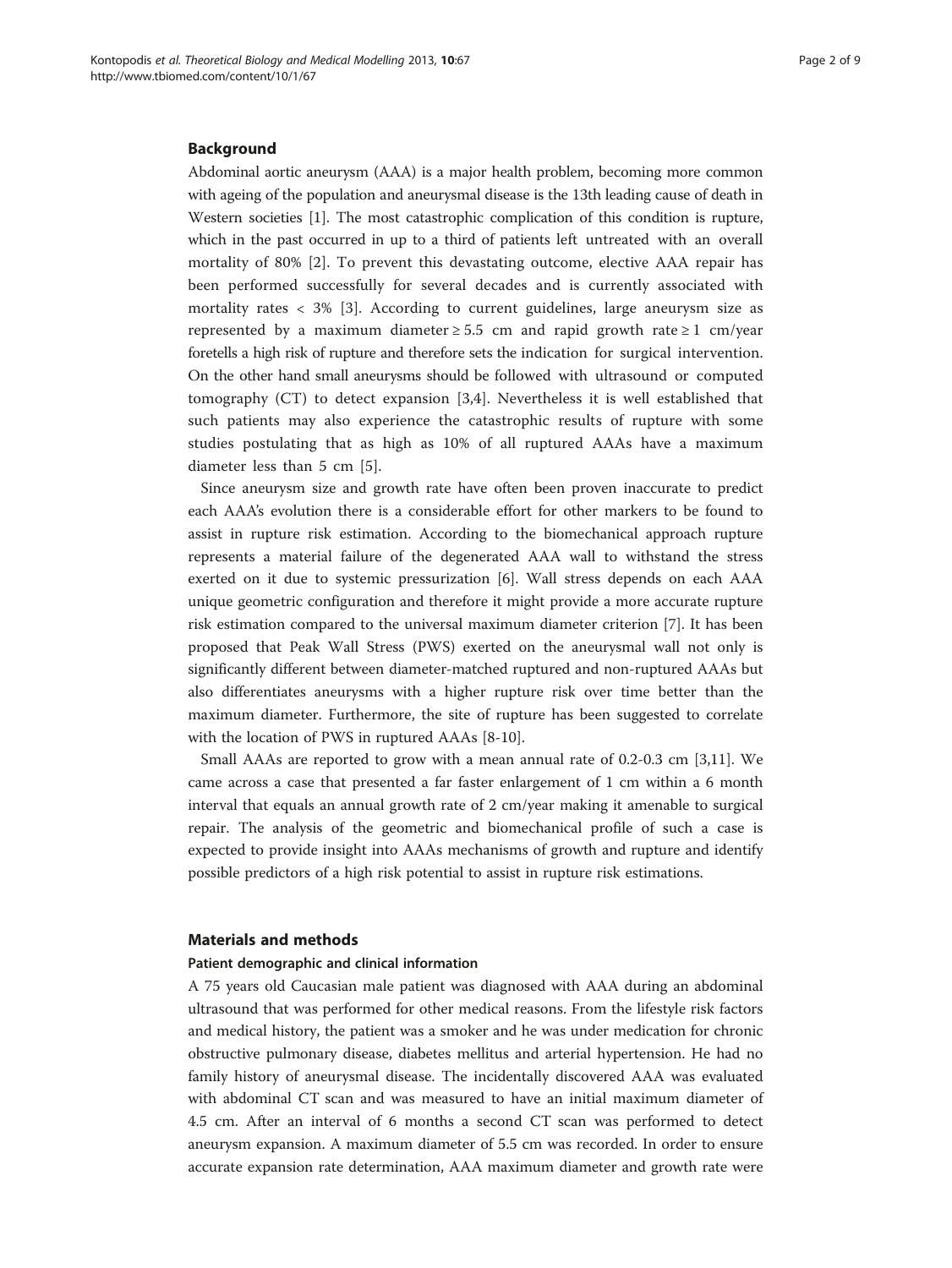<span id="page-2-0"></span>determined using orthogonal measurements at both CTs, avoiding possible uncertainties that could have arisen if axial measurements were obtained [[12](#page-8-0)]. According to current guidelines the patient underwent open surgical repair of the AAA to eliminate risk of rupture. The postoperative course was uncomplicated and the patient was discharged from hospital six days after surgery presenting no complications during follow-up.

Ethical approval for this research was obtained from the institutional review board (reference number 12275/15.01.2013). Written informed consent was obtained from the patient for the publication of this report and any accompanying images.

#### Data acquisition and geometry configuration

Contrast-enhanced high-resolution spiral CT angiography was used for AAA evaluation. From 2D images, 3D AAA models were reconstructed using both manual and automatic segmentation for initial and follow up CT scan [\[13\]](#page-8-0). For the segmentation process the open source software ITK-SNAP [[14](#page-8-0)] was used. For each model the total aneurysm volume, the lumen and intraluminal thrombus (ILT) volumes were recorded from the most caudal renal artery to the last slice before the aortic bifurcation according to reporting standards on measuring changes in aneurysms size [[15](#page-8-0)]. The open source software GNU Triangulated Surface Library 0.7.6 was used for volume measurements. Geometric configuration of the AAA models was assessed using the open source software Vascular Modeling Tool Kit (VMTK) [\[16\]](#page-8-0). Centerlines of the aneurysmal wall as well as lumen surfaces were created and used to extract perpendicular cross sections every 1 mm as it can be seen in Figure 1. To determine the aneurysm's pattern of expansion, cross-sectional area change from initial to follow-up examination was plotted against the distance from aortic bifurcation which is being presented in Figure [2](#page-3-0). ILT thickness was also recorded along the aneurysm for both AAA models (Figure [3](#page-4-0)). Eccentricity of ILT deposition was assessed at the cross section of maximum size, by introducing the Eccentricity Index (EI), which is defined as 1-(Minor Distance/ Major Distance) where the Minor and Major Distance refers to the minimum and maximum distance, respectively, between the lumen centerline and the aneurysmal

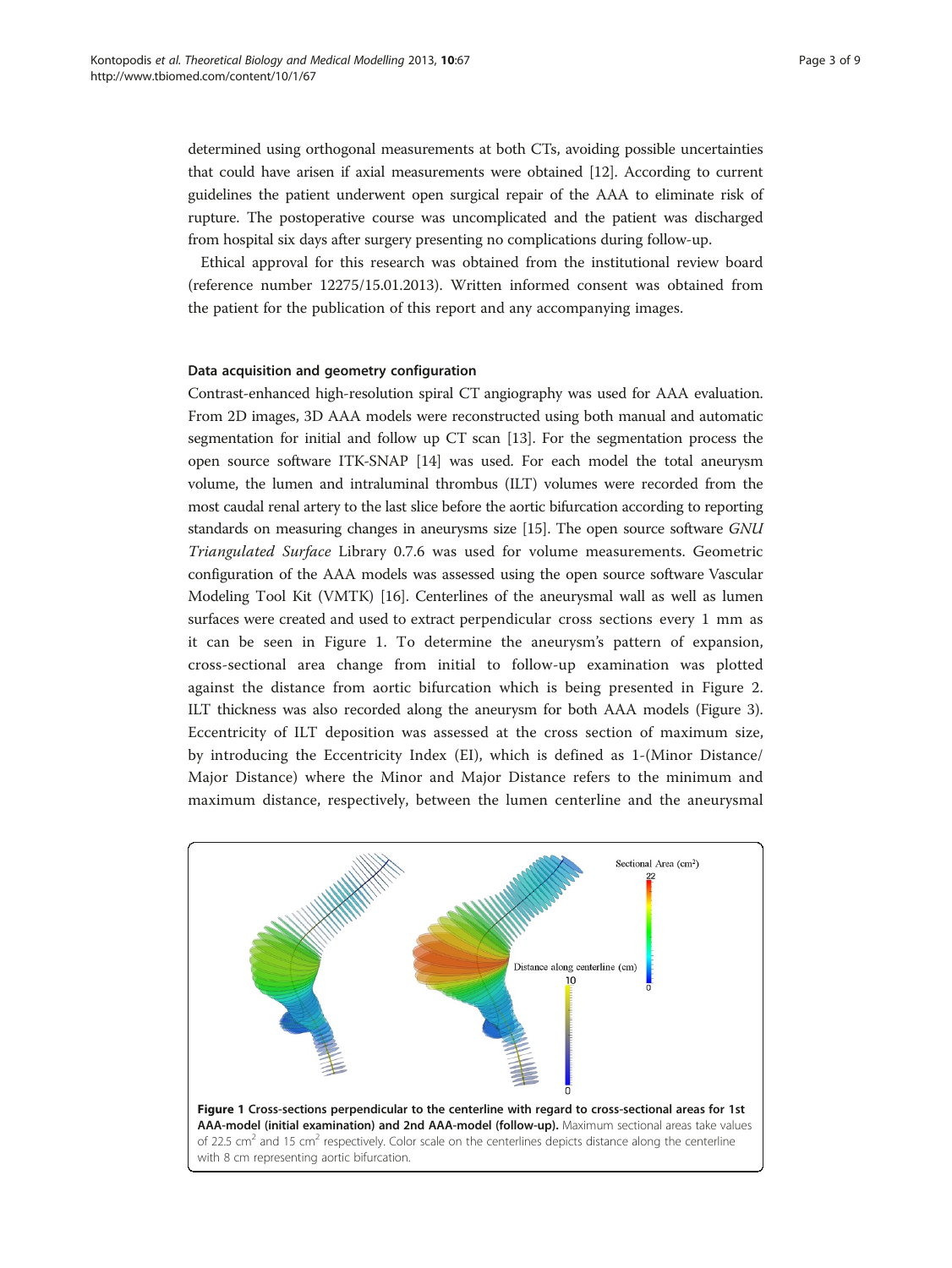<span id="page-3-0"></span>Kontopodis et al. Theoretical Biology and Medical Modelling 2013, 10:67 Page 4 of 9 http://www.tbiomed.com/content/10/1/67



wall boundary. Apparently the zero value would represent a concentric ILT distribution whereas the unity would represent a profoundly eccentric ILT deposition. Finally maximum curvature of the centerline was recorded to evaluate bulging of the AAA wall at both initial and final examination and this is being shown in Figure [4.](#page-4-0)

#### Biomechanical parameters

For the wall stress analysis, a 3D mesh was generated using ICEM CFD (ANSYS Inc., Berkeley, CA, USA). The wall stress analysis was performed with ANSYS 12.0 Workbench (ANSYS Inc., Berkeley, CA, USA) and its static structural analysis. For the wall and ILT, neo-Hookean hyperelastic material models were adopted, with the following strain-energy functions respectively:

$$
W_{\text{WALL}} = \alpha (I-3) + \beta (I-3)^2, \ \ W_{\text{LL}} = c_1 (II-3) + c_2 (II-3)^2
$$

where  $\alpha$  = 0.174 MPa and β = 1.881 MPa [\[17\]](#page-8-0), c<sub>1</sub> = c<sub>2</sub> = 0.026 MPa [\[18](#page-8-0)], are material parameters, I, II are the first and second invariants of the Left Cauchy-Green tensor C,  $J^2$  = detC. The AAA model was loaded with the patient's systolic pressure.

The PWS (based on the von Misses criterion) was recorded.

Moreover the aneurysmal surface area exposed to high wall stress was also calculated. For this purpose, a threshold of wall stress was defined. The mean physiological wall stress was computed using an idealized model of infrarenal aorta loaded with intraluminal pressure of 120 mmHg and a diameter of 20.9 mm, which is the mean aortic diameter based on the patient's age and gender [\[19\]](#page-8-0). A 100% increase of the physiological stress was used as a threshold to define high wall stress.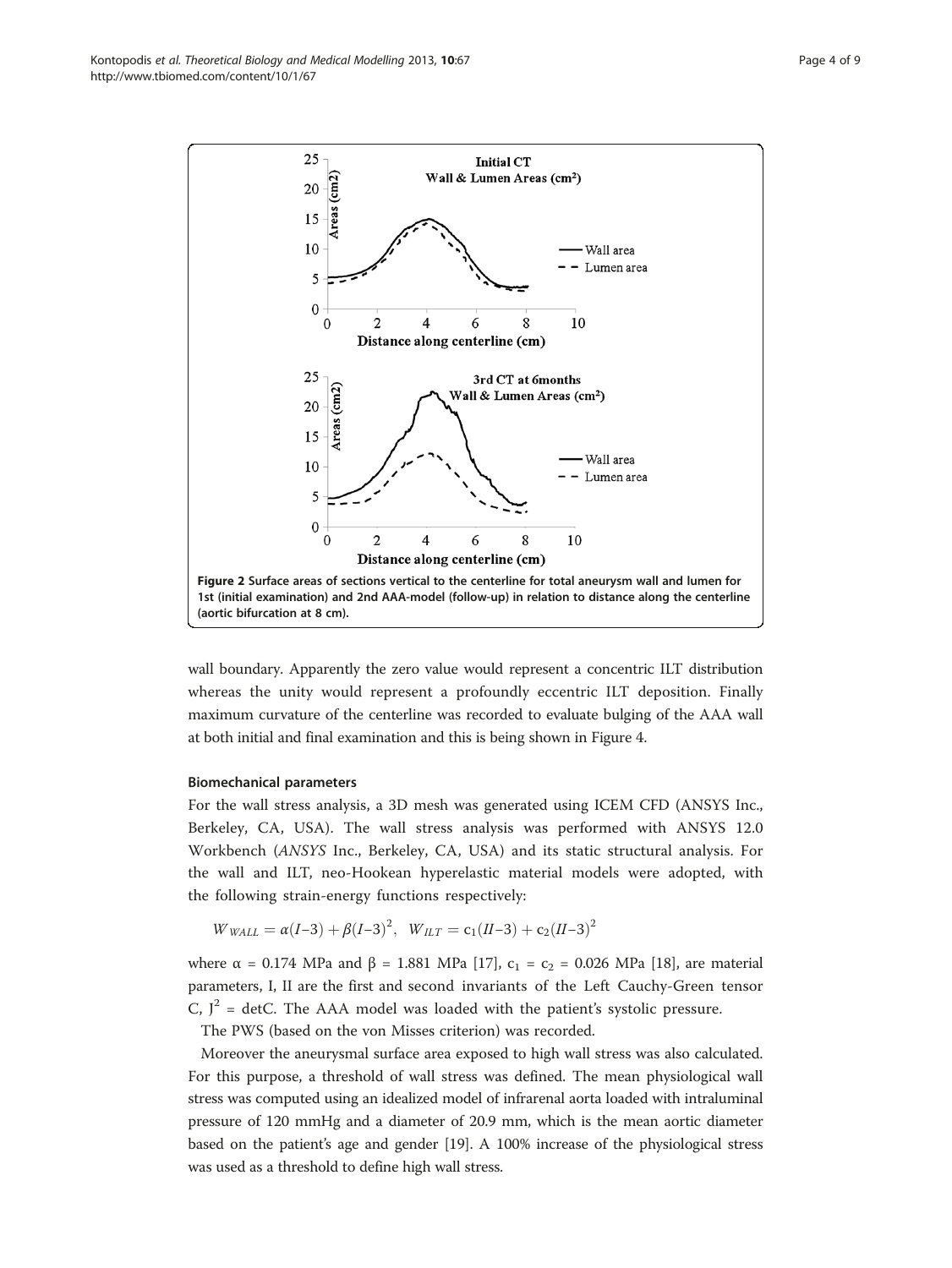<span id="page-4-0"></span>

By using the open source software ParaView 3.14 (A. Henderson, ParaView Guide, A Parallel Visualization Application. Kitware Inc., 2007), this threshold was then applied to identify the wall regions exposed to high wall stress, and by integrating their areas, to obtain the total wall surface area under high wall stress. Finally to evaluate the redistribution of wall stress during follow-up, the anterior and posterior site of each AAA were defined by using the z-y plane of the CT scanner coordinates system, and the area under high wall stress located anteriorly and posteriorly were calculated for the initial and final state.

# Results

# AAA geometric characterization

Total aneurysm volume increased between initial and follow-up examination from 85 ml to 120 ml. This volume change matched the increase in ILT deposition since lumen volume

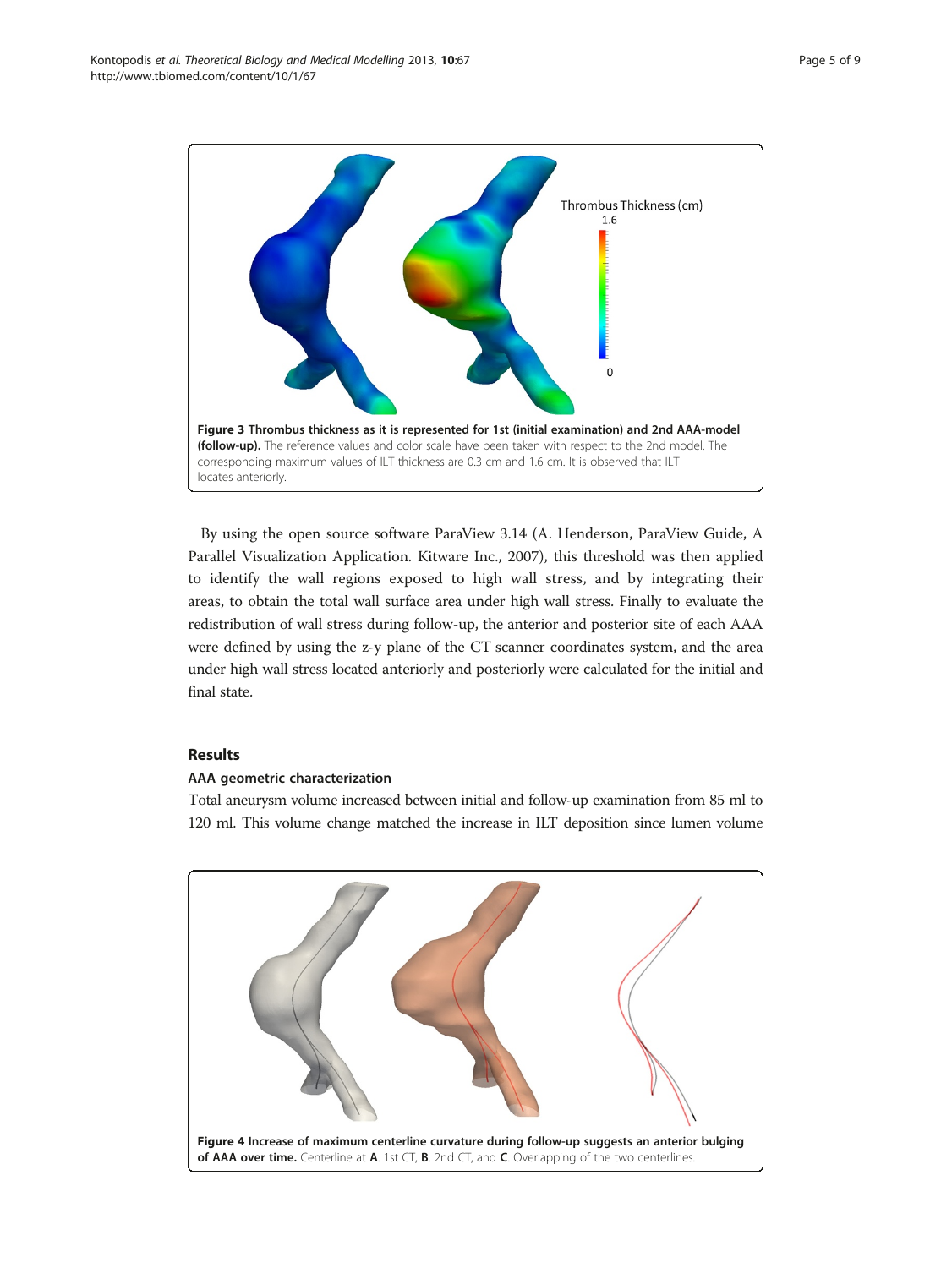remained constant (72 ml and 71 ml for initial and follow up examination respectively) while ILT increased from 14 ml to 50 ml. To spatially examine the aneurysm pattern of expansion, cross sections perpendicular to the centerline were extracted and their surface area was measured. The cross-sectional area of the aneurysm wall progressively grew over time, while the lumen area did not increase but showed slightly greater values in the first model. At the site of maximum size, AAA cross-sectional area was  $15.0 \text{ cm}^2$  for initial and  $22.5 \text{ cm}^2$  for follow-up examination. Corresponding values of lumen cross-sectional areas were 14.3 cm<sup>2</sup> and 12.4 cm<sup>2</sup> while those of ILT were 0.7 cm<sup>2</sup> and 10.1 cm<sup>2</sup>. Cross-sections of the two AAA models are displayed in Figure [1](#page-2-0) whereas a graphical representation of the cross-sectional areas with regard to the distance from bifurcation is presented in Figure [2](#page-3-0). Maximum AAA and ILT cross-sectional areas were observed at the same distance from aortic bifurcation that was 4 cm for both AAA models. Apparently, maximum ILT thickness was markedly increased during follow-up from 0.3 cm to 1.6 cm and this regarded the anterior AAA portion as shown in Figure [3](#page-4-0). EI was initially 0.2 while a value of 0.6 was found for final state representing the eccentric anterior deposition of ILT during follow-up. Maximum curvature of the AAA centerline also increased from  $0.4 \text{ cm}^{-1}$  to  $0.5 \text{ cm}^{-1}$ , suggesting an anterior bulging over time as represented in Figure [4.](#page-4-0)

### AAA biomechanical parameters

PWS throughout the aneurysmal surface remained practically constant presenting a slight decrease from 22  $N/cm^2$  to 21  $N/cm^2$ . Wall stress distribution for the two AAA models is presented in Figure [5](#page-6-0). Mean wall stress on the idealized aorta was 10 N/cm<sup>2</sup> and therefore a threshold of 20  $N/cm<sup>2</sup>$  was used as a cut-off value to define high wall stress. The aneurysmal surface area under high wall stress did not change considerably over time presenting a value of 9.9 cm<sup>2</sup> during initial and 9.7 cm<sup>2</sup> during final evaluation. On the other hand a marked redistribution of wall stress throughout the aneurysmal surface over time could be established. Specifically, initially area under high stress was located at the anterior site and the AAA neck, while at final state high stress areas are only present at the posterior AAA wall. Subsequently, total posterior wall area exposed to high stress, was 0 cm<sup>2</sup> and 9.7 cm<sup>2</sup> at initial and final states respectively.

#### **Discussion**

We present a rare case of a small AAA that grew unexpectedly fast presenting an increase in maximum diameter of 1 cm in only 6 months of surveillance and becoming eligible for surgical correction. It is well established that rapid AAA expansion indicates a high risk of rupture [[3,](#page-7-0)[20\]](#page-8-0). Similarly to most AAAs that present a preferential anterior expansion of the aneurysmal wall due to limitation of posterior expansion from the vertebral column presence, enlargement was also anterior in our case [\[21](#page-8-0)]. By studying this rare case of rapid growth rate, which otherwise presented a rather common geometrical pattern of growth, hypotheses on new potential morphological and biomechanical markers may arise that will give direction to future studies.

An interesting finding is that regarding the AAA under evaluation the PWS did not increase during follow-up, in contrast to previous studies that suggest an association between PWS and growth rate [[22\]](#page-8-0). Furthermore the AAA surface area exposed to high stress did not considerably change as well. On the other hand the location of high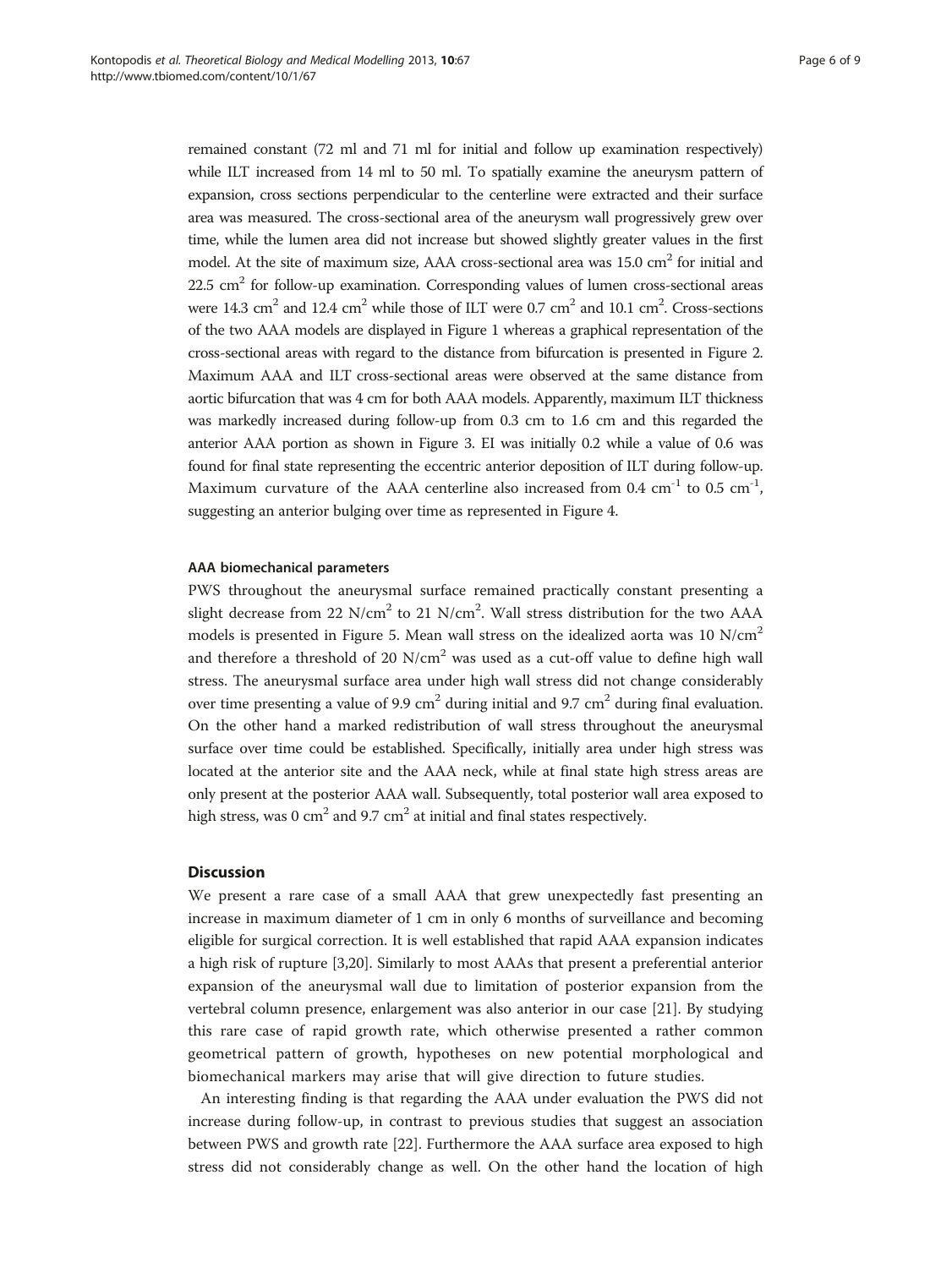<span id="page-6-0"></span>

stress showed a marked redistribution over time. At the initial AAA state, area under high wall stress was mainly located at the aneurysmal neck which is a very unlikely site of rupture according to autopsy studies [[23](#page-8-0),[24](#page-8-0)]. On the contrary at the final AAA state, the area exposed to high wall stress was concentrated at the posterior AAA portion, which is the site of rupture for the majority of ruptured AAAs. We hypothesize that augmentation of posterior aneurysmal surface area exposed to high wall stress may increase the likelihood of rupture. Posterior AAA wall regions have been suggested to be thinner and less stiff than those located anteriorly which may lead to a decreased mechanical endurance. This is supported by the results of several autopsy studies that indicate a posterior rupture site for the majority of ruptured AAAs [[23-26](#page-8-0)]. Subsequently a larger aneurysmal surface area located posteriorly needs to be reinforced through arterial wall remodeling to withstand the high stresses and it is therefore more likely for a weak wall spot to be exposed to high stress. Additionally, as pointed out by Mower et al., vasa vasorum and other small blood vessels in regions of increased stress may tend to be compressed and not provide nutrition to the vessel wall [\[27\]](#page-8-0). This may cause weakening of the aneurismal wall with impaired repair or remodeling mechanisms which would have an influence on AAAs evolution.

However, the wall stress computation is currently not practical in a clinical setting. It might therefore be more useful to identify relevant morphological markers that would capture the stress redistribution. Such a marker could be the centerline maximum curvature, which has been suggested to greatly influence stresses on the AAA wall usually against the posterior segment [[7,](#page-7-0)[28\]](#page-8-0). Additionally, the thrombus deposition has been proposed to have a biomechanical cushioning effect reducing the stress exerted on the arterial wall [\[13\]](#page-8-0). Eccentric anterior deposition of ILT over time could display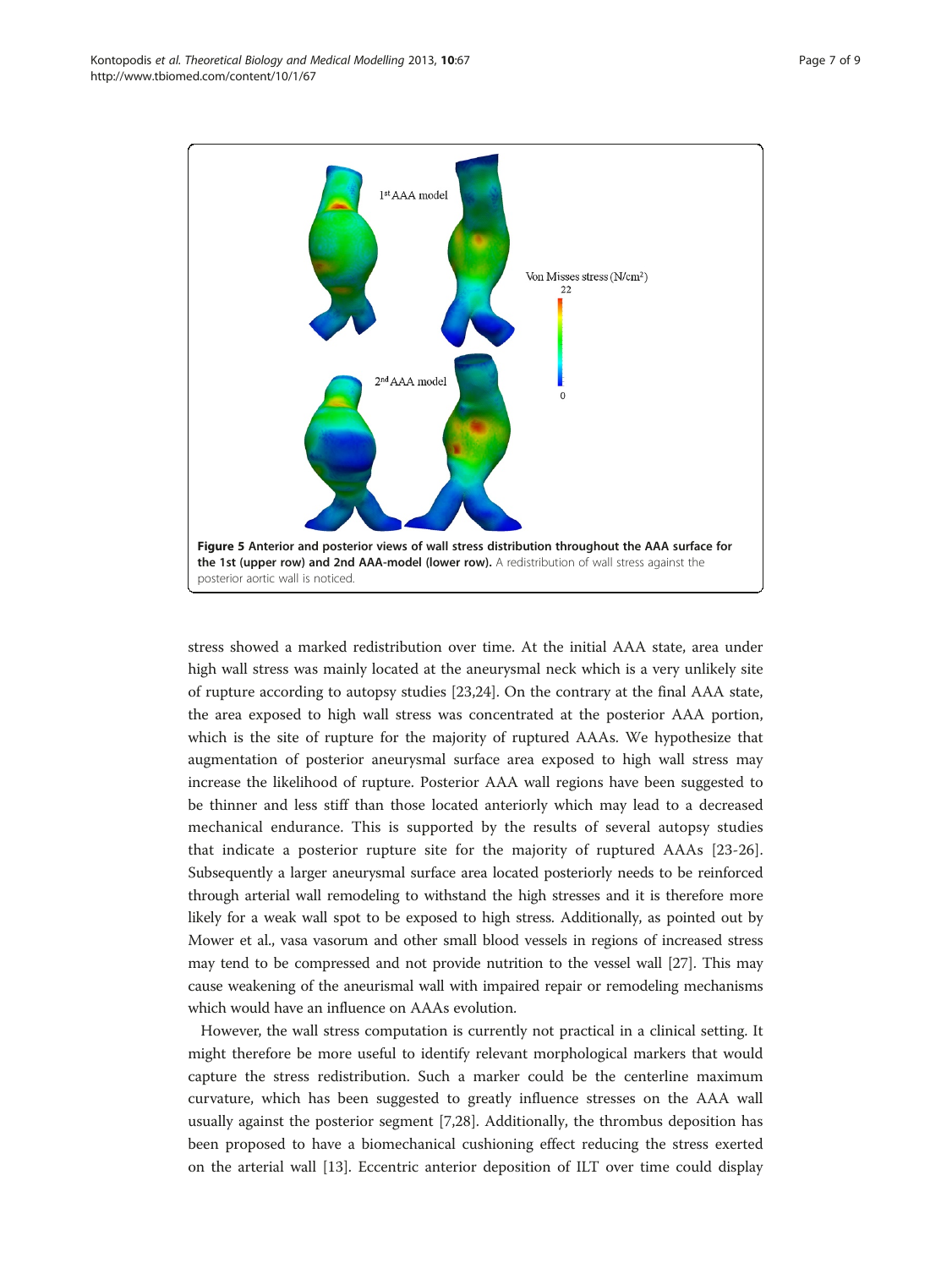<span id="page-7-0"></span>the non-uniform stress redistribution against the posterior wall and a means to quantify the former could be the EI as introduced in the current analysis. More importantly EI could be easily calculated on a two dimensional plane of the CT data without the need for 3D reconstruction that is not always available in a clinical setting. More studies are needed to establish importance of such observations.

# Conclusion

In this single case of a small AAA with rapid expansion, anterior bulging and eccentric anterior ILT deposition were noticed. These have lead to marked redistribution of wall stress against the posterior wall which has been shown to be the most common site of rupture. It is expected that such information could be useful towards determining AAAs natural history and obtaining an accurate patient-specific AAA rupture risk estimation. Larger scale studies are needed to validate the significance of these findings.

#### Competing interests

The authors declare that they have no competing interests.

#### Authors' contributions

NK participated in the conception of research, contributed to data analysis and performed writing. EM also contributed to design, performed measurements and assisted writing the manuscript. YP have contributed to interpretation of data and critically revised manuscript. EG contributed to the analysis and interpretation of data and critically revised manuscript. DT have been involved in drafting the manuscript. CI participated in the design, critically revised manuscript and had overall responsibility. All authors have given final approval of the version to be published.

#### Funding

The research project was partially supported by the Action «Supporting Postdoctoral Researchers» of the Operational Program "Education and Lifelong Learning" (Action's Beneficiary: General Secretariat for Research and Technology), and is co-financed by the European Social Fund (ESF) and the Greek State.

#### Author details

<sup>1</sup>Vascular Surgery Department, University Hospital of Heraklion & University of Crete Medical School, PO Box 1352 Heraklion, Crete 711 10, Greece. <sup>2</sup>Institute of Applied and Computational Mathematics, Foundation for Research and Technology-Hellas, Heraklion, Greece. <sup>3</sup>Vascular Surgery Department, "Demokritus" University of Thrace Medical School Alexandroupolis, Greece. <sup>4</sup>Interventional Radiology Unit, University of Crete Medical School, Heraklion, Crete, Greece

#### Received: 12 October 2013 Accepted: 25 November 2013 Published: 5 December 2013

#### References

- 1. Minino AM, Heron MP, Murphy SL, Kochanek KD: Deaths: final data for 2004. National Vital Stat Rep 2007, 55:1–119.
- 2. Bown MJ, Sutton AJ, Bell PR, Sayers RD: A meta-analysis of 50 years of ruptured abdominal aortic aneurysm repair. Br J Surg 2002, 89:714–730.
- 3. Hirsch AT, Haskal ZJ, Hertzer NR, Bakal CW, Creager MA, Halperin JL, Hiratzka LF, Murphy WR, Olin JW, Puschett JB, Rosenfield KA, Sacks D, Stanley JC, Taylor LM Jr, White CJ, White J, White RA, Antman EM, Smith SC Jr, Adams CD, Anderson JL, Faxon DP, Fuster V, Gibbons RJ, Hunt SA, Jacobs AK, Nishimura R, Ornato JP, Page RL, Riegel B, ACC/AHA 2005: Practice Guidelines for the management of patients with peripheral arterial disease (lower extremity, renal, mesenteric, and abdominal aortic): a collaborative report from the American Association for Vascular Surgery/Society for Vascular Surgery, Society for Cardiovascular Angiography and Interventions, Society for Vascular Medicine and Biology, Society of Interventional Radiology, and the ACC/AHA Task Force on Practice Guidelines (Writing Committee to Develop Guidelines for the Management of Patients With Peripheral Arterial Disease): endorsed by the American Association of Cardiovascular and Pulmonary Rehabilitation; National Heart, Lung, and Blood Institute; Society for Vascular Nursing; TransAtlantic Inter-Society Consensus; and Vascular Disease Foundation. Circulation 2006, 113:463–654.
- 4. Brady AR, Thompson SG, Fowkes FG, Greenhalgh RM, Powell JT: Participants UKSAT: Abdominal aortic aneurysm expansion: risk factors and time intervals for surveillance. Circulation 2004, 110:16–21.
- 5. Nicholls SC, Gardner JB, Meissner MH, Johansen KH: Rupture in small abdominal aortic aneurysms. J Vasc Surg 1998, 28:884–888.
- 6. Vorp DA: Biomechanics of abdominal aortic aneurysm. J Biomech 2007, 40:1887–1902.
- 7. Vorp DA, Raghavan ML, Webster MW: Mechanical wall stress in abdominal aortic aneurysm: influence of diameter and asymmetry. J Vasc Surg 1998, 27:632-639.
- 8. Fillinger MF, Raghavan ML, Marra SP, Cronenwett JL, Kennedy FE: In vivo analysis of mechanical wall stress and abdominal aortic aneurysm rupture risk. J Vasc Surg 2002, 36:589-597.